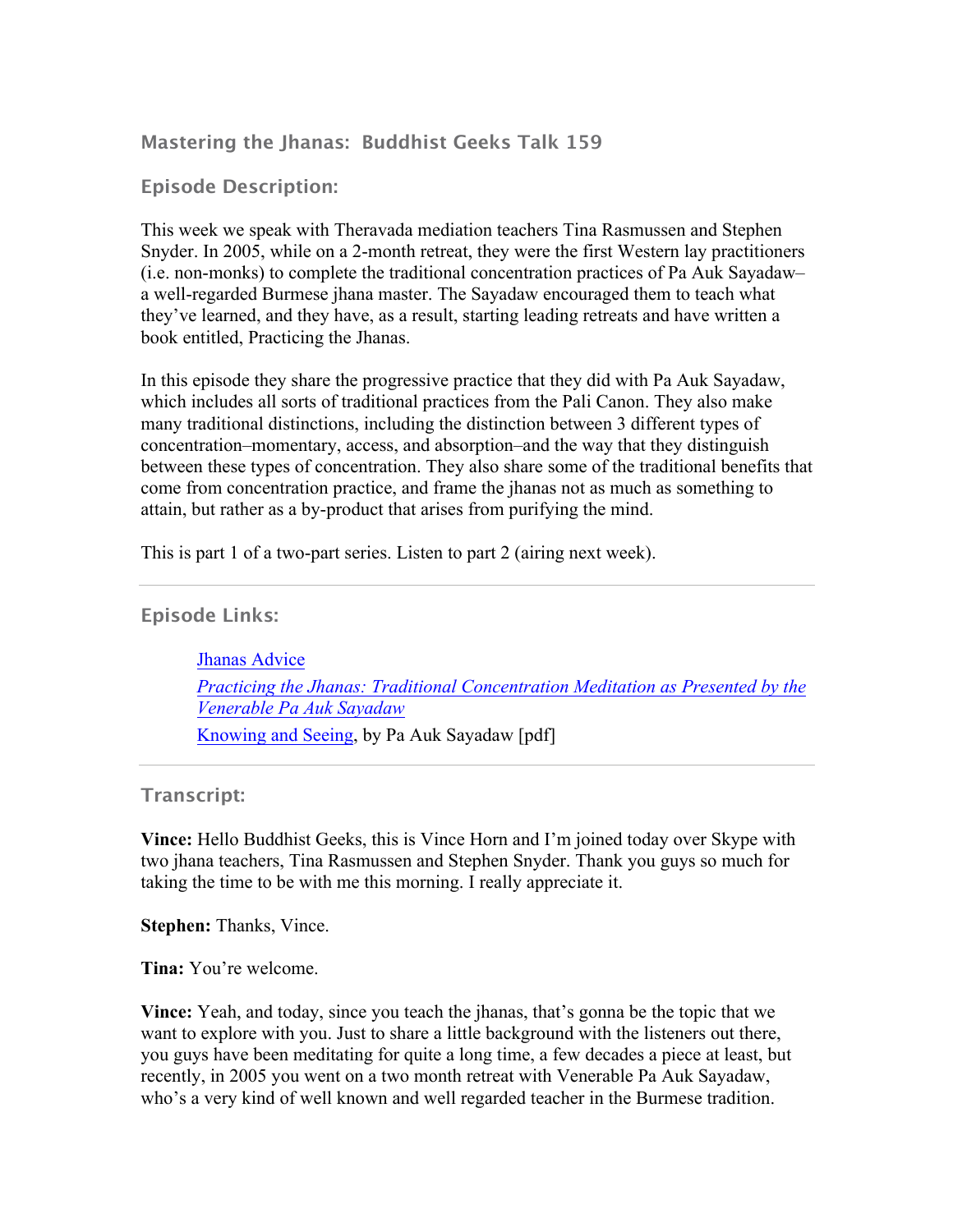He teaches this kind of traditional Visuddhimagga jhana practice. So you went with him and from my understanding, correct me if I'm wrong please, you were two of the first Western lay yogis meaning you weren't monks, who were able to complete his training to kind of the satisfaction, or the specifications I guess, if you will, of the high standards that he has for that training. Then he asked you to begin teaching and since you're already partners, you're teaching together.

#### **Tina:** Right.

**Vince:** Yeah, so you've started leading, recently leading retreats at Cloud Mountain Retreat Center, a two-week retreat at the end of the year, and you're teaching I guess the same system that you were taught.

#### **Stephen:** Right.

**Tina:** Right, mm-hmm.

**Vince:** And you also wrote a book that just came out through Shambhala on the jhana system that Pa Auk teaches, kind of a presentation for Westerners. I know he has written a couple of books and I looked at one of them, Knowing and Seeing, and it was like such a behemoth, really technical and hard hitting, but it was really tough to read too. It seems like this book that you presented is maybe more accessible for Westerners, a good place to start. It's called Practicing the Jhanas: Traditional Concentration Meditation As Presented By the Venerable Pa Auk Sayadaw.

So, I just wanted to ask you guys some questions around your experience practicing the jhanas and what you've learned teaching them; and just about the jhanas in general. I guess maybe a good place to start would just be to ask for a little bit of an overview of the training you actually went through with Pa Auk on that two month retreat.

And since in the book you really write also from your first person experience, like how you were actually experiencing these states and the training leading up to them, it'd be cool to hear both some of that first person subjective report, and also what kind of technique you were doing and that sort of from the outside as well.

**Tina:** Mm-hmm, sure. Well, probably the easiest way to give you a sense of the practices that we did in the two month retreat that we spent with the Sayadaw would be to just give you a brief overview of the progression of the samatha practice. Would that be helpful?

**Vince:** Yeah, that's great. Let's do it.

**Tina:** So this is from the chart that's at the back of our book, and I'll just go through this really briefly. Basically, our whole book outlines each of these practices. So, Pa Auk Sayadaw uses the Anapanasati, the mindfulness of breathing as the main object that you start the samatha practice with. So you start with mindfulness of breathing, what we call the Anapana Spot. It's kind of a territory that's in between the upper lip and the nostril.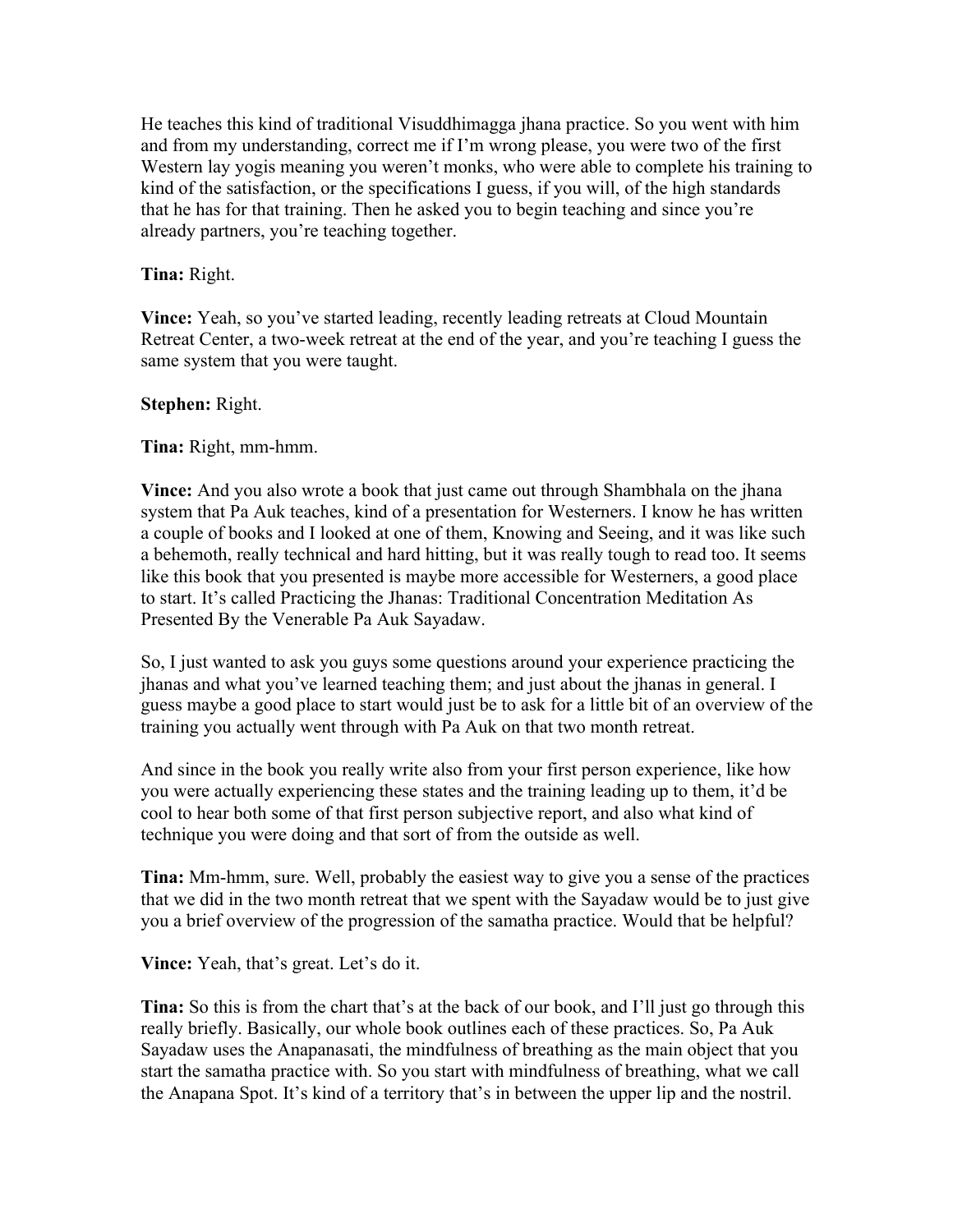So you're not actually following the breath into the body or out of the body, you're knowing it somewhere in that vicinity.

Then that object is used… there's a whole, we've actually added a whole new chapter to our Shamabhala version of our book on the territory from the time you first sit down, first sit to first jhana. And, there's a lot of sort of technical details in that region. That's where really most of the people spend the majority of time is in that territory. So we won't go into all the detail of that, but eventually at some point if the practice progresses, the first jhana will arise. Then you use the mindfulness of breathing to go first, second, third, fourth jhana.

**Stephen:** One thing also, Vince, is as we're presenting this we're really trying to reframe it rather than people get jhana as a kind of attainment, we're framing it as when jhana arises. Because it technically more true how that works…

**Tina:** Yeah.

**Stephen:** And it takes it out of the personal in terms of I went on retreat and either I got it or I didn't get it, you see? And if it's written with purification of mind then as part of the purification of mind, "Did jhana arise or not arise?" is certainly a valid question, but it doesn't invalidate the process and what's gone on in purification of mind for the person.

**Tina:** Right. There's a way we really looked at it, and this is very helpful for yogis as a ripening where as the purification of mind is happening, at some point there's the potential for the ripening. It's like with an avocado, you can't put it in the oven and expect it to ripen. It's got to ripen in its own time. So that's really more how the actual process of the purification of mind works and then if a jhana arises, as a result of that, it's more of a byproduct than went to the practice.

## **Vince:** I see.

**Tina:** Ok so then we have the first four jhanas, then in this progression as you know the Buddha had about forty meditation objects so there's many many objects that are part of the samatha practice. So the way the Sayadaw teaches the progression you then go to the thirty two body parts practice, and we won't go into a lot of detail but this is a practice in which you take different body parts as the object and then, then, focus on the main groups and one of the thirty two body parts is the skeleton. So then after you've done the thirty two body parts then you use the skeleton as the object, really working towards focusing on the back of the skull as the object which bears a strong resemblance to the white kasina, and that becomes a stepping stone to doing the kasinas.

A kasina is really a mind-produced image of a disc-shaped object that's either a color or an element or light or space, so there's ten kasinas, I'll just read them off: White, nela which is kind of a blue-black-brown color, yellow, red, earth, water, fire, wind, light and space. So then you shift from the anapanasati and you use each of those kasinas as an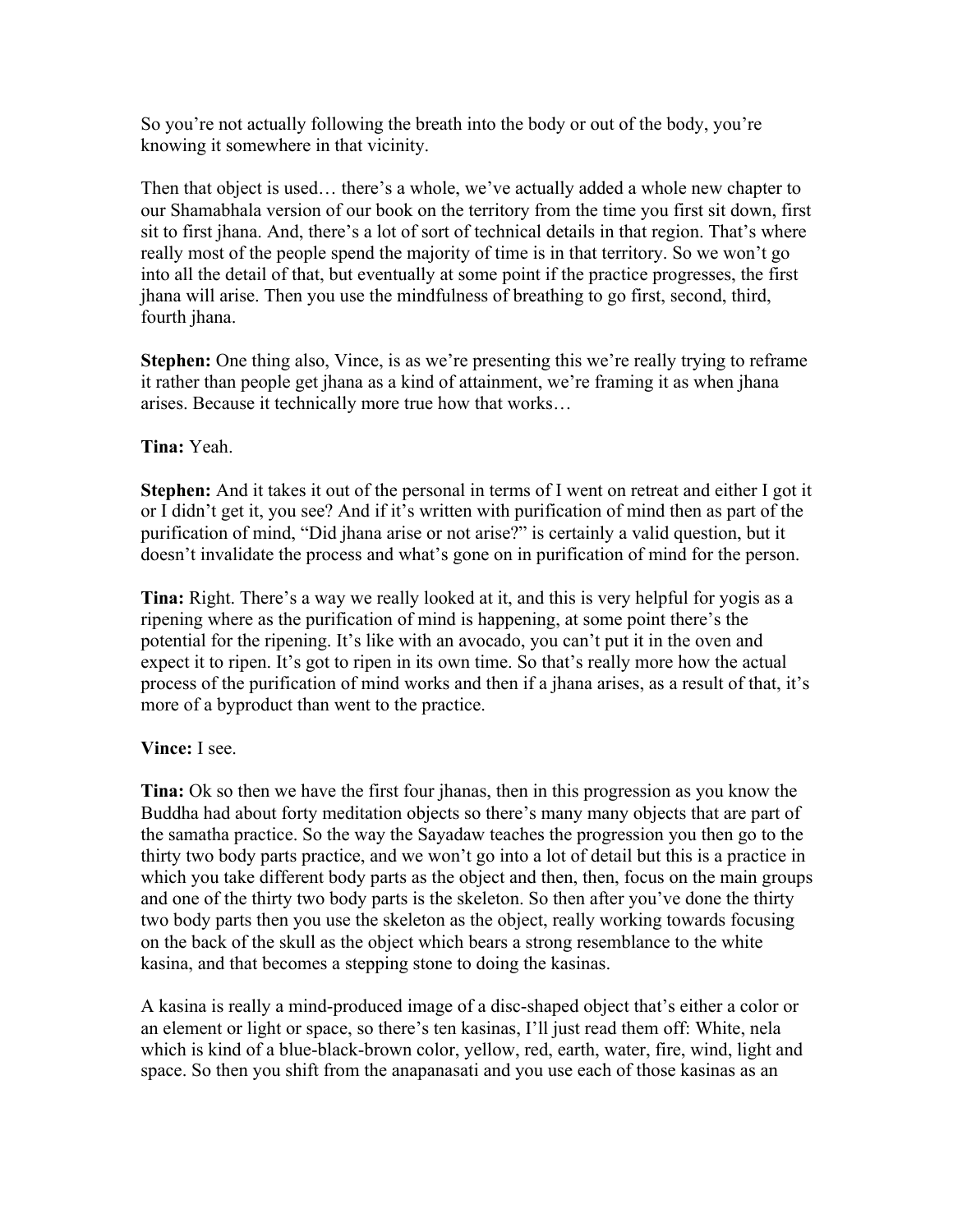object to go through the four jhanas. So you can imagine that it gets pretty intense spending that amount of hours with a new object, building the concentration.

Then the earth kasina is used as a starting point to access the immaterial jhanas and then the progression of the practice goes through the four immaterial jhanas, the base of boundless space, the base of boundless consciousness, the base of nothingness, and the base of neither perception nor non-perception. And then the practice goes on to using all of the kasina's as the object to go through the upper jhanas as well. And then once all of that is done ,then the practices switch over to the 'sublime abiding' as we know in the west, and the west as Brahmaviharas, and it's done very similarly to what we've practiced here. And then the last of those is the 'protective meditations' and these are really important going into vipassana practice as a kind of a refuge for the practice and those are the recollections of the Buddha, the recollection of death, the mental practice. Yeah, so those are the protective meditations and then you go onto four elements which is the ending of the samatha practice and the beginning of the vipassana. We can talk more about that when we talk about the vipassana practice.

**Vince:** Yeah, yeah, sure. Maybe it'd be helpful just to give a sense… when you describe it this way it sounds like it's this very quick thing and yet I know reading, reading your descriptions, that you're spending, for instance, three hours in a particular kind of state, and I was wondering maybe if you could say a little bit about the actual state, if you can talk about it and how you're kind of defining or describing jhana.

**Tina:** Well there's three levels of concentration, and this is where what we found was yogi's coming to us some of whom have maybe done other practices is that there's a lot of confusion about the levels of concentration, momentary access, and absorption, because the jhana factors of joy, happiness, one-pointedness and applied and sustained attention arise even in momentary concentration.

So a lot of times people will think that just because they're feeling piti it's jhana. In the Pa Auk tradition there's very distinct stages between momentary access and full absorption that are very different and also there are the jhana masteries which in the detailed version, which we learned, and it's our understanding that we're the only Western light people who have been taught the detailed version.

**Stephen:** of the samatha with the Saydaw.

**Tina:** Right, so there's five jhana masteries and one of those, especially with the first jhana, is to be in the full absorption for three hours

**Stephen:** Uninterrupted for three hours.

**Tina:** Yeah

**Vince:** What is that like from the inside? Like what's it like to be interrupted or, or to be uninterrupted?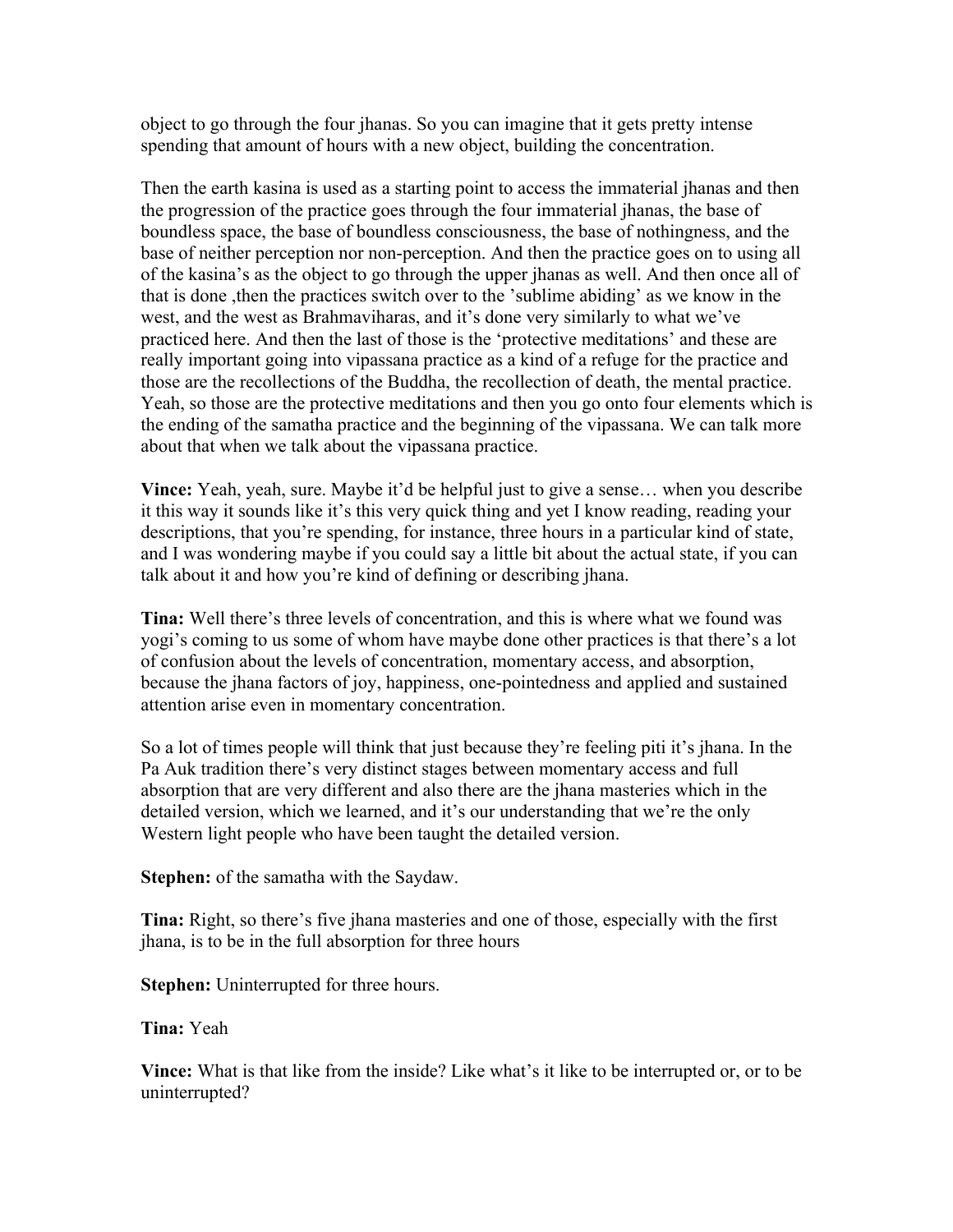**Tina:** People get confused sometimes about what jhana is, and there is awareness obviously in that condition, in that state of the object, and of the jhana factors. So it's very… you know I mean this is a tranquility and concentration practice so there's a lot of serenity and there's a lot of one-pointedness on the object. When the concentration gets strong enough, the awareness really locks onto the object in a way that is very stable. The Sayadaw talked to us about what he called slight imperfection of jhana, where you might kind of pop out into a high level of access and then go back in; and if that's not happening too much then that's considered to be full absorption, but if there's thought arising, that is not jhana.

**Stephen:** In this tradition, that's one of the characteristics of jhana is that there is no thinking.

**Tina:** Right, so you know, this is where a lot of people get confused about access concentration versus full absorption, because even with the retreat we just did, there were yogis who had really high access concentration, the jhana factors were all present, but there's a whole progression with the nimita, which is a visual light effect that is a byproduct of the mind unifying. And, that becomes an integral part of actually the full jhana absorption arising.

So people could have access concentration and jhana factors without ever having a full absorption. If you've never experienced the full absorption, it's easy to think that that is a jhana; and in this tradition, those are some of the distinctions.

**Vince:** Ok.

**Stephen:** Well, one of the distinctions is in this tradition, we never take a jhana factor as the object. In some of the presentations that are available in the West, that is part of the practice.

## **Vince:** Right.

**Tina:** So, in this practice, and it really makes sense if you think about it logically, the Buddha was trying to help people be free from suffering, from attachments that were either from desire, or aversion, or delusion. It's pretty pleasant when those jhana factors start arising. So, to shift your whole awareness over to a jhana factor really cultivates a lot of desire; and when you're using instead something neutral like the breath, there's a way that the practice can progress in such a way that you're actually purifying the mind stream because you have a neutral object. So, as the first, second, third, fourth jhana progress, in the second jhana, piti—which is joy or rapture—after the second Jhana and moving onto the third, that drops.

So, if you have a lot of attachment to the jhana factors in a way you're cultivating desire. So, when you're using a neutral object like the breath, it's easier to first of all build the concentration because your object isn't changing all the time; and secondly, you can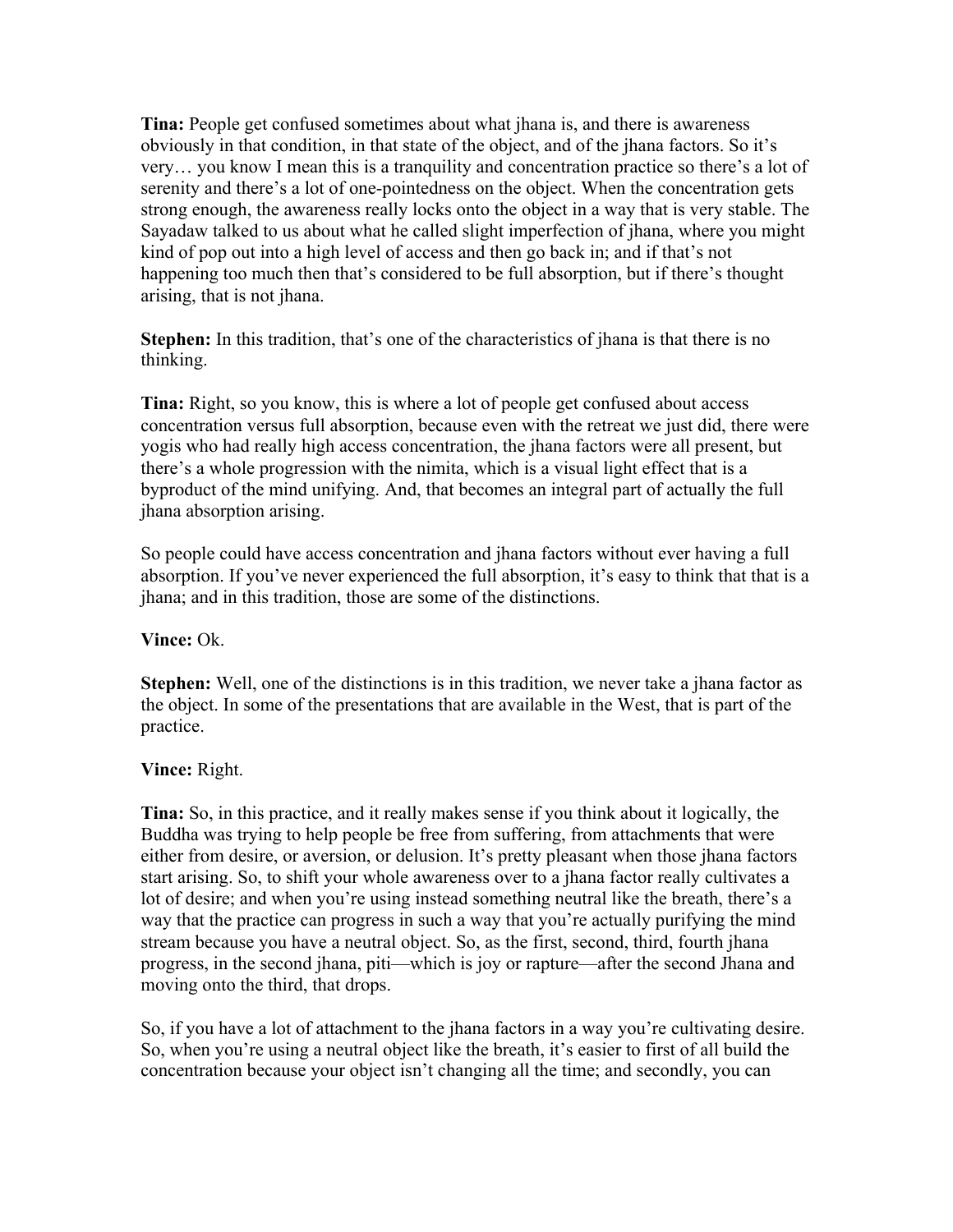really experience the purification of the mind in such a way that actually supports the practice more fully.

**Stephen:** And it's important to make the distinction that the Jhana factor is the result of concentration. So, if piti is arising, that's different from actually feeling emotional joy because the piti is being produced based upon the level of concentration. So, if one then moves to that as an object, one is no longer concentrating on the breath, so sooner or later that concentration begins to wane and the piti produced by concentration is going to fade. But if you're actually just finding joy in your body and in your heart and you're thinking of a loved one, listening in your heart to the music that's beautiful, or seeing something in nature that's beautiful, that's not piti because it's not produced based on the concentration if you follow.

**Vince:** Ok, interesting. You guys already sort of hinted at this, talking about the purification of the mind stream, and I wondered if you could maybe share a little bit about what the benefits are—because you know, we're such a benefit oriented, utilitarian culture. What the benefits are of the kind of training in jhana and the mastery of jhana, traditionally?

**Stephen:** Sure. Well, one of the best places to start is to look at it as a daily practice. The concentration practice as a daily practice, it's the very same practice. It's bringing the awareness to the breath as it crosses the Anapana Spot, which is that territory Tina referred to between the nostrils and the upper lip, which is also not the skin. So, I want to make that distinction.

As a daily practice, one can do concentration meditation which then both develops the concentration ability to focus and turn away from distractions that are taking one off. Because clearly, for example right now, if we were to try to focus our awareness on our breath, various things would pull us off of that. So we can see not only what our patterning is around distraction, hindrances; we can also see how to bring it back. Each time we bring it back to the object, we're in effect strengthening that muscle if you will of concentration, and also cultivating a disinterest in what's distracting or pulling us away.

So, one of the metaphors we use for this territory is the surf zone. Tina was a scuba diver at one point, and here in California you can see the scuba divers on the beach sometimes and they'll get all their gear on, and then begin to walk backwards into the ocean. Of course, they need to because of the flippers, otherwise they'll fall down.

There's a nice parallel to this practice because one is moving backwards as a way you can't see necessarily what way the waves are coming. And the waves can come and be a distraction. They can, sort of, knock you about and occasionally one can be big enough to knock you down, where you might lose, your mask might fall off, the breathing apparatus, the mouthpiece, might fall out. And then, of course, what do you do? You straighten your gear out, rinse out the sand, and you proceed.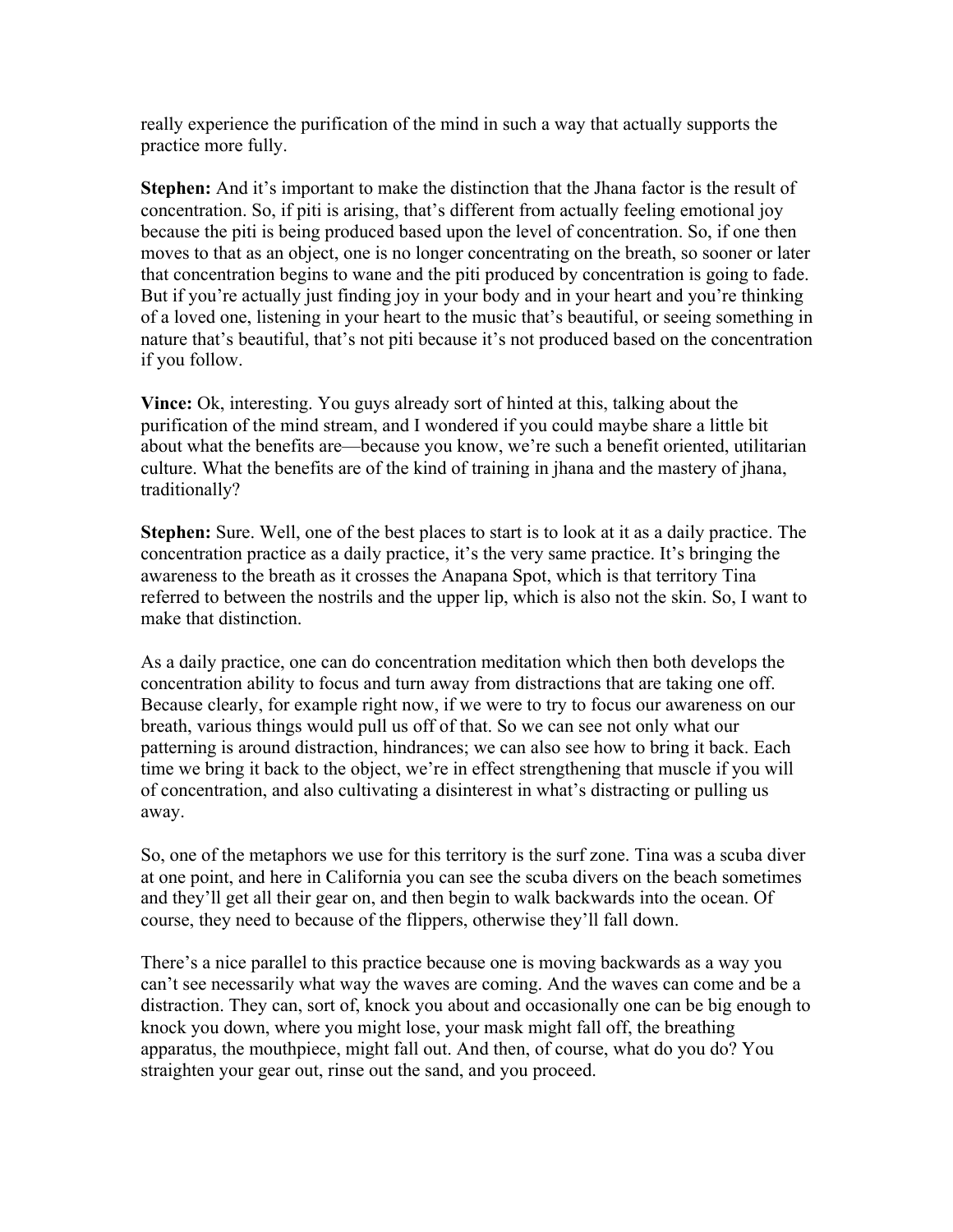So using that surf zone metaphor, when one first goes into this practice, the initial waves that one meets, or meet one, are the exterior distractions. So, for example, on retreat it can be things like someone near you is breathing too loudly, you can hear birds singing outside, someone is coming in or out of the meditation hall in a way that is distracting. It's all these external stimulants that can be distracting. And as those settle, and as the concentration deepens, then it's the internal distractions that will be coming up. Our habituated thinking. The various defilement, as Tina mentioned, the greed aversion and delusion patterning that people have and the hindrances that people have.

And the hindrances are classic in Buddhism, which are: sense desires, one; ill-will aversion, two; sloth and torpor is three; restlessness and remorse is four; and five is doubt. So those start coming up, where people will have a reaction to the practice of: this is difficult, or, everyone else is getting it, I'm not. All these kinds of things come up. And again, one keeps returning to the object, which is the breath crossing at the anapana spot, knowing the breath as it crosses. And so that's always our object.

The instruction here is very simple. The application is very challenging because of our own patterning and our own distractions. And every time we turn away, Vince, our connection to this patterning, our connection to our thinking, we start moving away from, kind of, how we see ourselves and who we are, and that lessens that attachment and allows the practice to begin developing in what, as we can refer to it, where the practice begins to do you.

**Tina:** Yeah. So there's… what the purification of mind… at it's most basic, Stephen talked about strengthening the muscle, so we're really cultivating the ability to turn away from things that cause us to suffer. That's the most basic benefit. And people can see this in daily practice, and even more so when they've done an intensive period.

Like driving a car. Somebody could cut me off in traffic and I could feel cranky about that for two minutes or five minutes. And who's suffering as a result of that? I am. Or, I could be disinterested and be able to turn away from it because there's a space that's been cultivated because, when I do this practice over and over again, that's what I'm building within my own capacity, is the ability to turn away from things that cause me to suffer. So what we see is that people can have habit patterns that can be reconditioned to some extent by doing this practice.

**Stephen:** And part of that loosening of the patterning is very helpful as one moves on in this practice. It's both that and also the concentration, the laser-like quality of the concentration that one then moves into the vipassana with, where vipassana, of course, is the purification of view. So it's really an examination and uprooting of our attachment. And in this tradition that has to do with an analysis, through this kind of concentration, of materiality, mentality and dependent origination along with some other practices.

**Tina:** Right. So the Buddha talked about the jhanas and the concentration practice all the time. I mean, if you really look at the suttas, he talked about it constantly. I think it's in about a third of the suttas. And he was doing this practice at the moment of his death. So